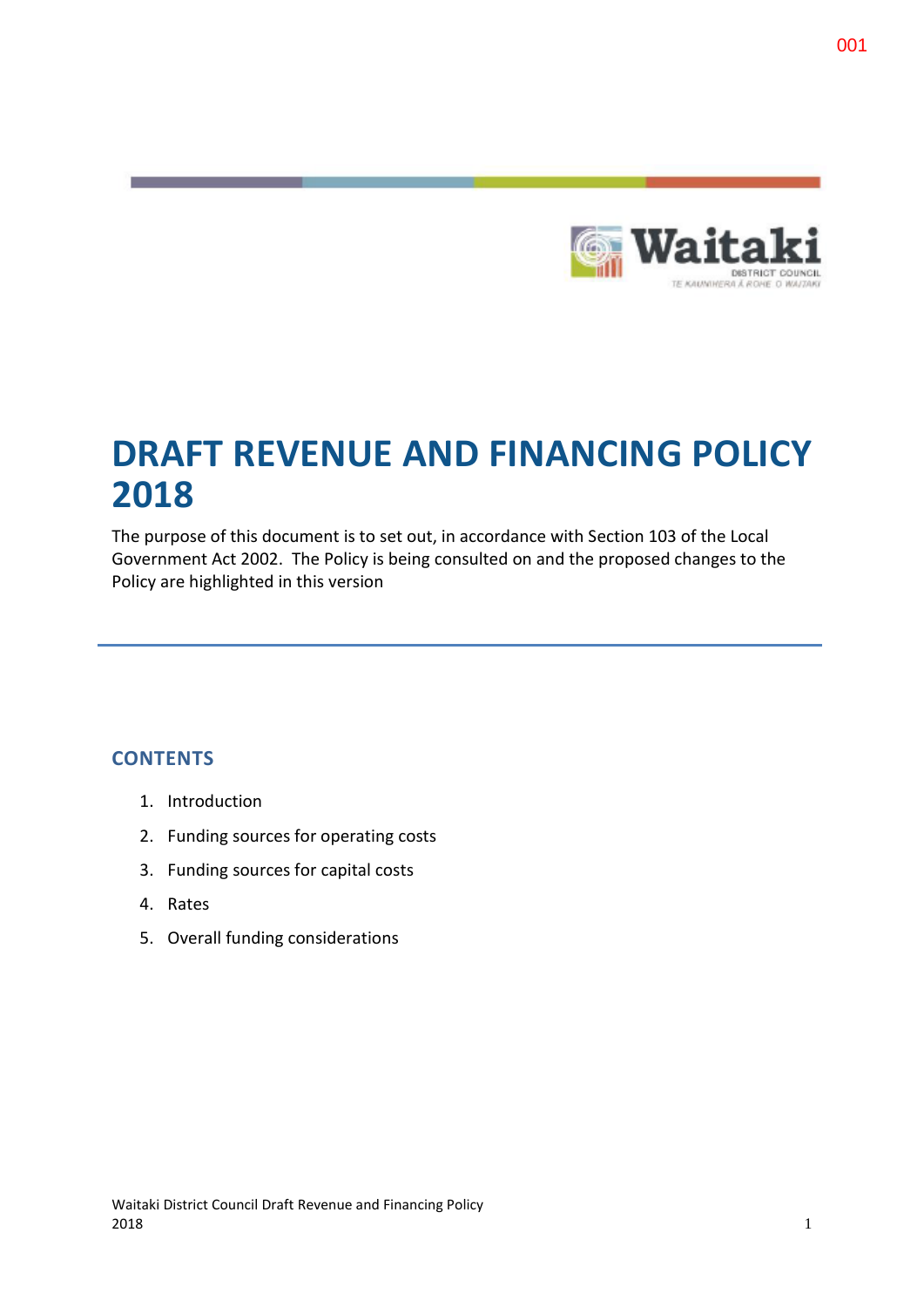# **INTRODUCTION**

This policy outlines the choices Council has made to determine the appropriate funding of operational and capital expenditure from the sources<sup>1</sup> of funds listed in the Local Government Act 2002 (LGA). The policy also shows how Council has complied with section  $101(3)^2$ . The comprehensive section 101(3) analysis is separately documented in the Funding Needs Analysis.

Determining the appropriate way to fund Council activities is complex. This is a process that follows the requirements of section 101(3) and takes account of many variables including, but not limited to, the following matters:

 Legal • Social

• Competition **•** Affordability • Impact of change

- Efficiency
- Equity
- - Intergenerational equity
- Transparency
- Accountability
- Business
- Strategic Alignment
- Benefit

In determining the appropriate Revenue and Financing Policy, Council plans to meet the current and future needs of communities for good-quality local infrastructure, local public services, and performance of regulatory functions in a way that is most cost-effective for households and businesses.

# **Funding Principles**

Council has determined the following basic principles to guide the appropriate use of funding sources.

- User charges are preferred when a private benefit can be identified and it is efficient to collect the revenue.
- Subsidies, grants and other income options are fully explored prior to rates being used.
- Each generation of ratepayers should pay for the services they receive and borrowing can assist to achieve this outcome.
- Capital expenditure to replace assets that reach their projected economic life is firstly funded from rates, which accumulate in asset renewal reserves until needed. Borrowing is then used if there is a shortfall in the total funding required.
- Capital expenditure to upgrade or build new assets is funded firstly from other sources (e.g. subsidies, grants, fundraising, financial contributions) and then borrowing.
- Growth related capital expenditure is funded by development contributions. Borrowing will be used if the expenditure is required in advance of the contributions being received.

Complying with these principles can at times be challenging. The Council must apply judgment in assessing many options to determine appropriateness in its development of budgets or acquisition of assets and the choice of funding sources to implement these.

# **Related Policies**

The Development and Financial Contributions Policy provides further analysis, as required by section 106(2)(c). This explains why Council has chosen to use development and financial contributions to fund the capital expenditure needed to meet increased demand for community infrastructure.

The Liability Management and Investment Policy places restrictions on the use of borrowing as a funding source.

1

- Cost
- 

<sup>&</sup>lt;sup>1</sup> The sources of funds are listed in section  $103(2)$ .

Waitaki District Council Draft Revenue and Financing Policy  $2018$  2018 <sup>2</sup> All legislative references are to the Local Government Act 2002 unless otherwise stated.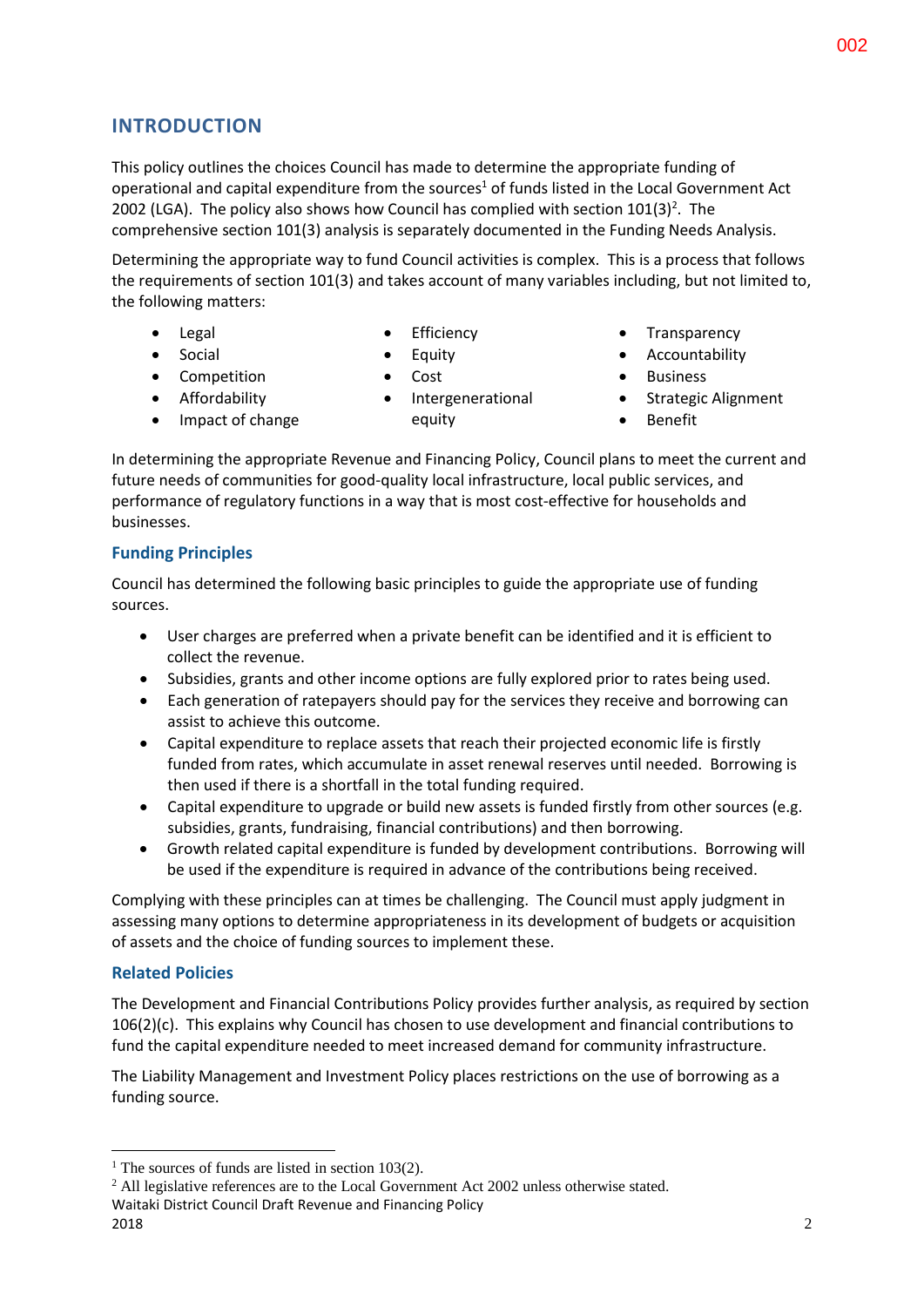The Rating Policy further clarifies the funding requirements of Council by documenting matters not included in the Funding Impact Statement, rates resolution or this policy. It includes the allocation of activity rates requirements to different rate types, detailed definitions and maps for rating areas.

The Funding Impact Statement is included in each Long-term Plan and Annual Plan as required by clauses 15 or 20 of schedule 10 of the LGA. This statement shows the results of the detailed rates calculation for the coming year.

Together the following documents form the necessary components to lawfully charge under the LGA for the revenue requirements of Council. Council must also comply with other legislation in regard to the setting of some fees and charges and the Local Government (Rating) Act 2002 for the setting of rates.



## **Revenue and Financing Policy Relationships**

- 1. The Funding Needs Analysis (s.101(3)) is informed by the high level policies of the Revenue and Financing Policy, but the Revenue and Financing Policy must demonstrate how council has complied with s.101(3).
- 2. The Investment Policy informs the RFP of investment income sources
- 3. The Liability Management Policy, having been informed by the RFP of what borrowing will be needed for, determines how council managers its borrowings.
- 4. The Financial and Development Contributions Policy is informed by the RFP as to when Council needs to use these as a funding source (Neil Construction v. North Shore City, found the RFP and Funding Needs Analysis as being fundamental to a lawful DC – in theory this logic applies to rates, fees and changes and other income sources – this has not been tested)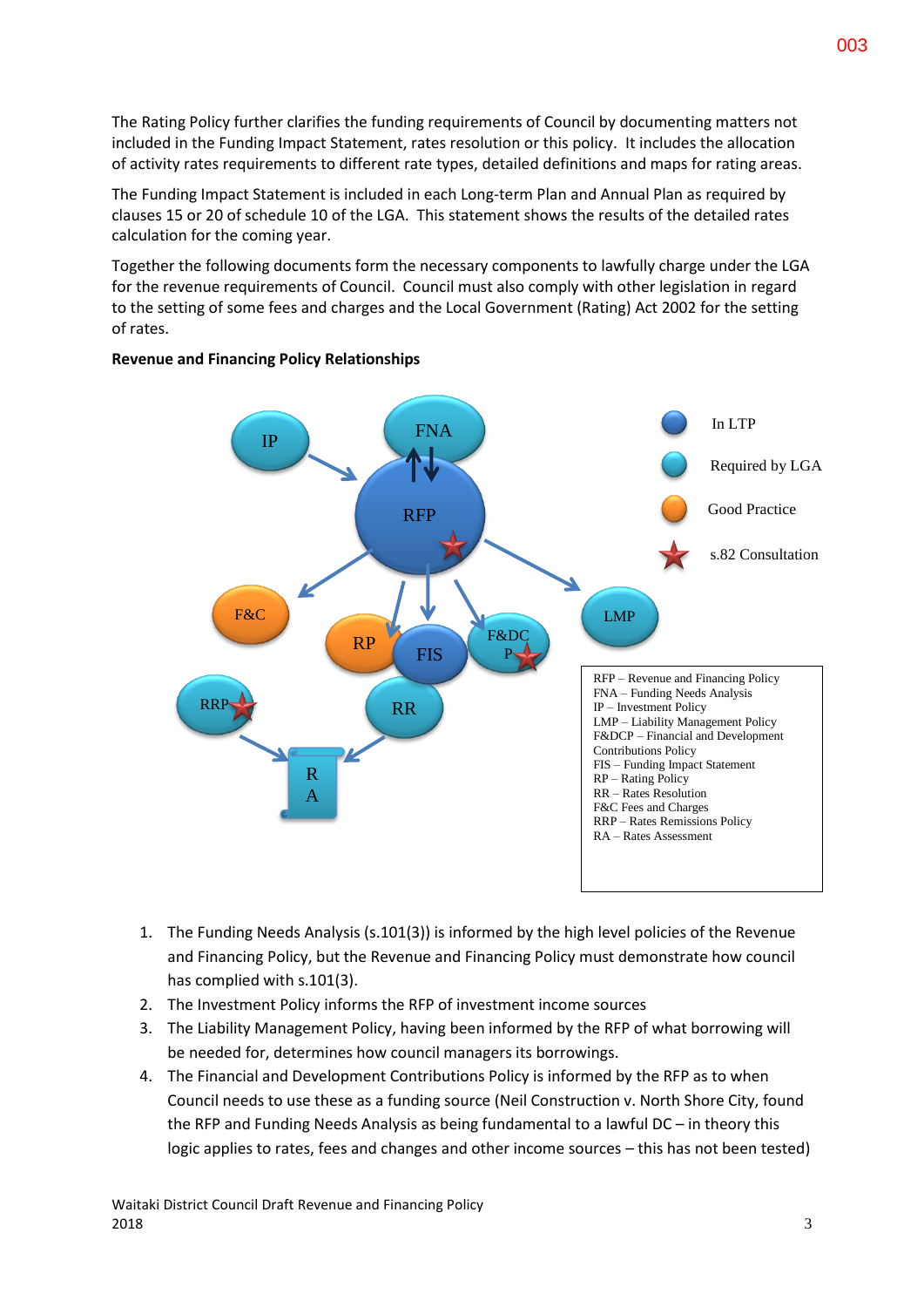- 5. The Rating Policy contains matters not required to be in the RFP but which support the decisions needed for rate setting under the LRFP and rating Policy into numbers.
- 6. The Rate Remission Policy amends the FIS for some ratepayers' prior to the issue of the Rates Assessment.
- 7. The fees and charges schedule is handy to them all in one place.

## **Previous reviews**

Council undertook a major first principles review of its funding policy in 2002/03. This review fundamentally altered the allocation of rates liabilities in the District. It saw a move to the current area of benefit targeted rate system away from the traditional differentiated land value rating system previously in place. In 2004 Council prepared its first Long Term Council Community Plan (later to be named the Long Term Plan). A requirement of the plan was to every three years include the Revenue and Financing Policy and thus review and consult on it. The Funding Needs Analysis was incorporated in its entirety in these previous Revenue and Financing Policies.

At each review Council has considered particular activities that may need re-analysis. Council does not reconsider all of the options for funding each activity at each review; this would be impractical and inefficient.

Although the policy has been redrafted a number of times to more clearly articulate its purpose there have been only minor amendments to some of the allocations since the policy was first adopted in 2003.

# **FUNDING SOURCES FOR OPERATING COSTS**

Operating costs are the day to day spending that maintains the services delivered by Council. This includes contributions to the wear and tear on assets used (depreciation), interest charged on borrowing and corporate overheads.

Council must consider the funding of each activity in a way that relates exclusively to that activity. Some activities may be best funded by user charges, such as swimming pool admission fees, others with targeted rates, such as a water rate, and others from a general rate, such as the cost of Council including all of its planning and decision making processes. Distinct funding enables ratepayers or payers of other charges to assess more readily whether or not the cost of the service provided to them, either directly or indirectly, represents good value. They can also more easily determine how much money is being raised for the service and spent on the service, which promotes transparency and accountability.

The funding sources for operating costs include:

# **User charges**

User charges are used for services where there is a benefit to an individual or group. Users charges is a broad group of revenue charged directly to an individual or entity. It includes:

- Entry fees.
- Regulatory charges.
- Service charges.
- Hire.
- 
- Fines and penalties.
- Connection fees.
- Rent, lease, licenses for land and buildings.
- Permits.
- Disposal fees. • Deposits.
- Private works.
- Memberships.
- Planning and consent fees.
- Statutory charges.
- Retail sales.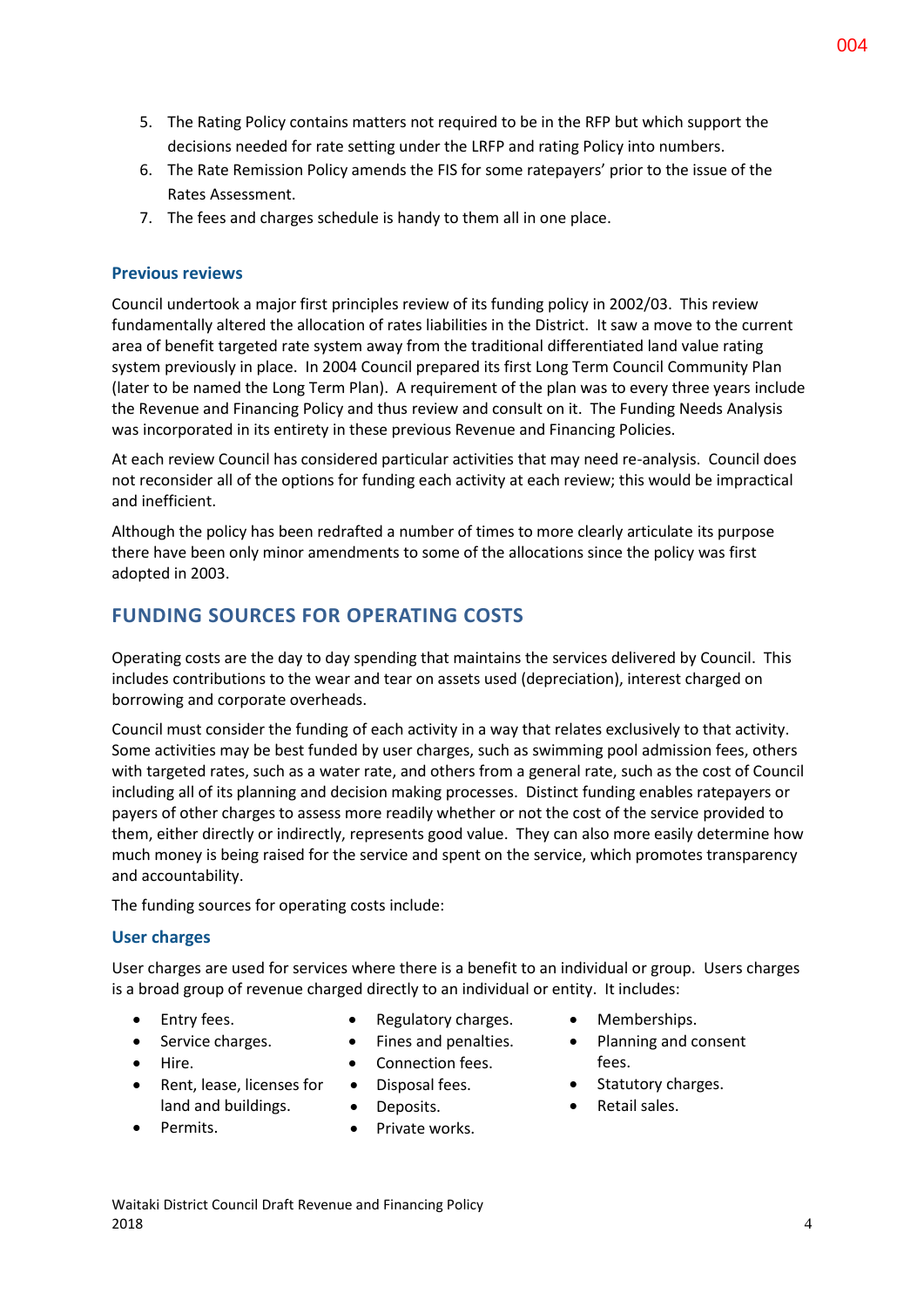- The cost of providing the service.
- The estimate of the users' private benefit from using the service.
- The impact of cost to encourage/discourage behaviours.
- The impact of cost on demand for the service.
- Market pricing, including comparability with other councils.
- The impact of rates subsidies if competing with local businesses.
- Cost and efficiency of collection mechanisms.
- The impact of affordability on users.
- Statutory limits.
- Other matters as determined by Council.

Council's ability to impose user charges is limited by the powers conferred to it by many statutes and regulations. As a general rule, fees for statutory functions should be set at no more than the cost of providing the service. In some cases legislation sets the fees at a level that is below cost and in other cases, where provided by legislation (e.g. Waste Minimisation Act 2008) Council may set fees at greater than the cost of providing the service. Council considers it appropriate to incorporate overhead charges in the determination of the cost of providing a service.

Where Council is charging for the sale of goods or services not required by statue, Council's preference is to charge a market price, having regard to the powers conferred by section 12 and the policy on competing with local businesses. This includes leases, rents and licenses for land and buildings.

Actual fees and charges may be set by Council at any time and are reviewed by Council annually. A list of regular fees and charges is maintained on Council's website.

User charges revenue is allocated to the activity which generates the revenue.

# *Policy of competing with local business*

Certain activities earn revenue from retail sales that compete with other businesses in the local community. Where Council is in competition with local business for discretionary retail activities, the policy is that for Council retail operations rates should not be used to subsidise unfair competition and considers that it is appropriate for Council activities to sell goods and services associated with their operations at market value.

#### **Grants, sponsorship, subsidies and other income**

Grants, sponsorship and subsidies are used where they are available. Many of these items are regular and predictable and therefore can be budgeted for. Some items of other income are unexpected or unpredictable and may not be able to be prudently budgeted (e.g. reparation payments, Civil defence and other reimbursements, legal settlements and insurance payouts)

Council expects to continue receiving substantial subsidies for road maintenance from government or its agencies.

#### **Investment income**

Council investment policy is documented in its Liability Management and Investment Policy. These investments generate income such as dividends, interest, forestry returns and rents.

Each source of income is receipted to the activity that owns the asset.

Council maintains reserves funds and much of the income received by Council is allocated to reserve balances and is not used to reduce rates requirements for operating costs.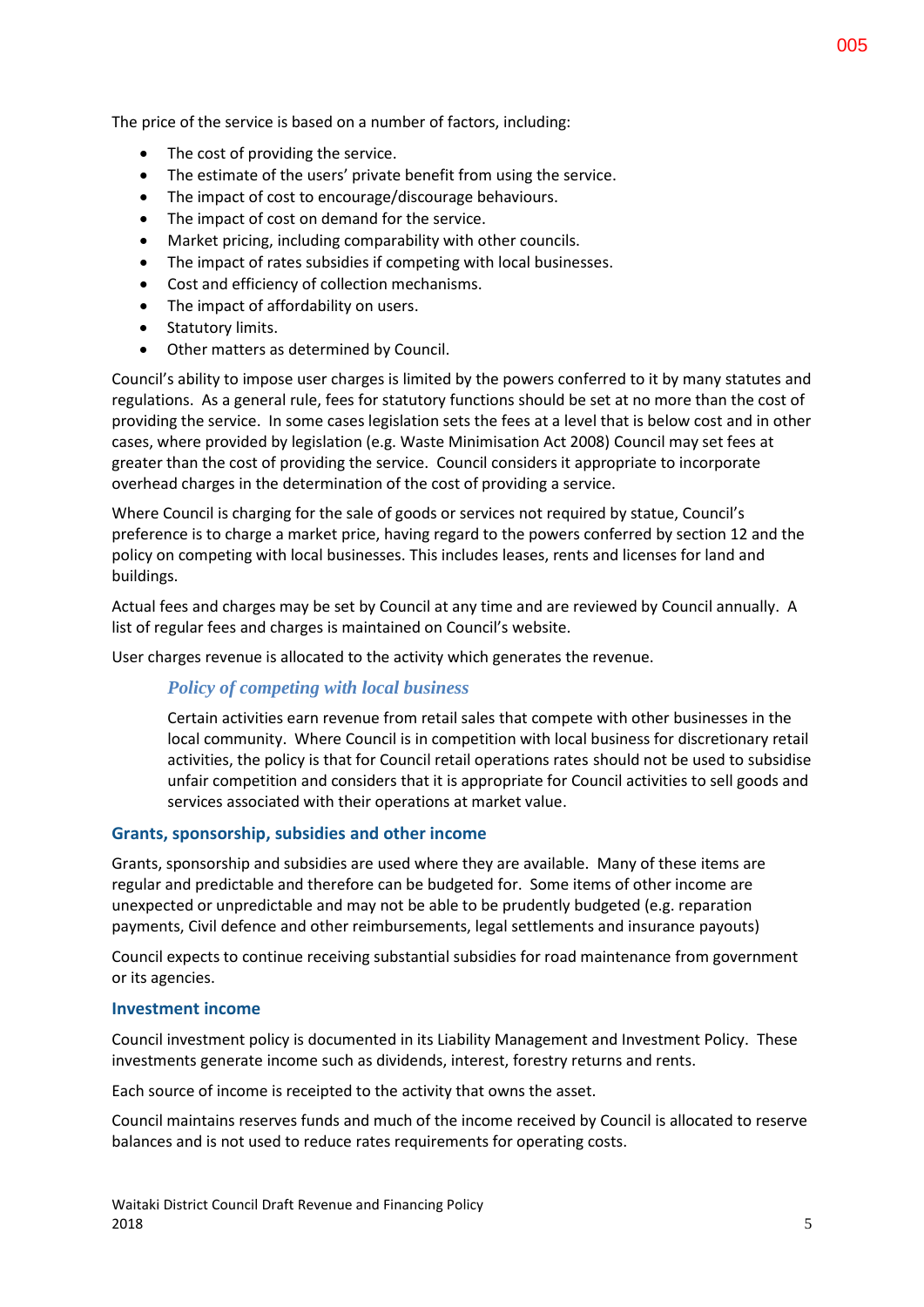# **Financial contributions**

Council collects financial contributions under the Resource Management Act 2001. The purpose of these contributions is outlined in the Waitaki District Plan. Most contributions are made by vesting assets in Council. Some contributions are paid in cash and the Waitaki District Plan allows for some of these contributions to be used for operating expenses.

Council's approach is to deposit receipts into a reserve fund and to withdraw from that fund for specific projects. These projects are in addition to the normal operating budgets but may not meet the accounting definition of capital expenditure (e.g. the establishment of a garden).

## **Development contributions, proceeds from the sale of assets and lump sum contributions**

Council does not collect revenue from these funding sources to fund operating costs.

#### **Reserve funds**

Council maintains reserve funds. These cash reserves have generally come about from unspent rates, investment income or other revenue source in a previous year. Many of these reserve funds are for capital expenditure however, some of these reserve funds are available to meet operating costs.

Council generally uses these funds for the purposes that the reserve was created and usually for new projects additional to normal operating expenditure. Council at times may use these funds to minimise or smooth changes in rates.

#### **Borrowing**

Council does not borrow to fund operating costs. This is not allowed under Council's policies on borrowing, documented in the Liability Management and Investment Policy.

#### **Rates**

Having been prudent and appropriately exhausting all other funding sources, Council funds its remaining operating expenses from rates. How rates can be used is primarily determined in the Local Government Rating Act 2002 (LGRA). For many activities this is the main funding source.

Council makes limited use of differentials, preferring to use targeted rates. This mechanism is used when a highly usual relationship exist between rating units and the activity being funded.

Council must determine whether the portion of an activity to be funded from rates is to be funded from the general rate or a targeted rate. In doing this, while considering all the matters of section 101(3), Council placed emphasis on "the area of benefit". By this Council means, that it reviewed each activity and determined where the benefits from the provision of the service is received and choose a rating option that most closely charges that group. Matters Council has considered are:

| <b>Type of Benefit</b>                         | <b>Preferred rating solution</b>                                                                       |
|------------------------------------------------|--------------------------------------------------------------------------------------------------------|
| To an area of the district (e.g. town or ward) | Establish targeted rates based on areas defined by<br>map.                                             |
| To the value of the land                       | General rate - land value                                                                              |
| To the property improvements                   | Targeted rate - capital value                                                                          |
| To people                                      | Uniform annual general charge (where everyone in<br>the district receives a similar level of benefit). |
|                                                | Targeted rate - uniform basis                                                                          |

#### **Table 1: Council's rating preferences**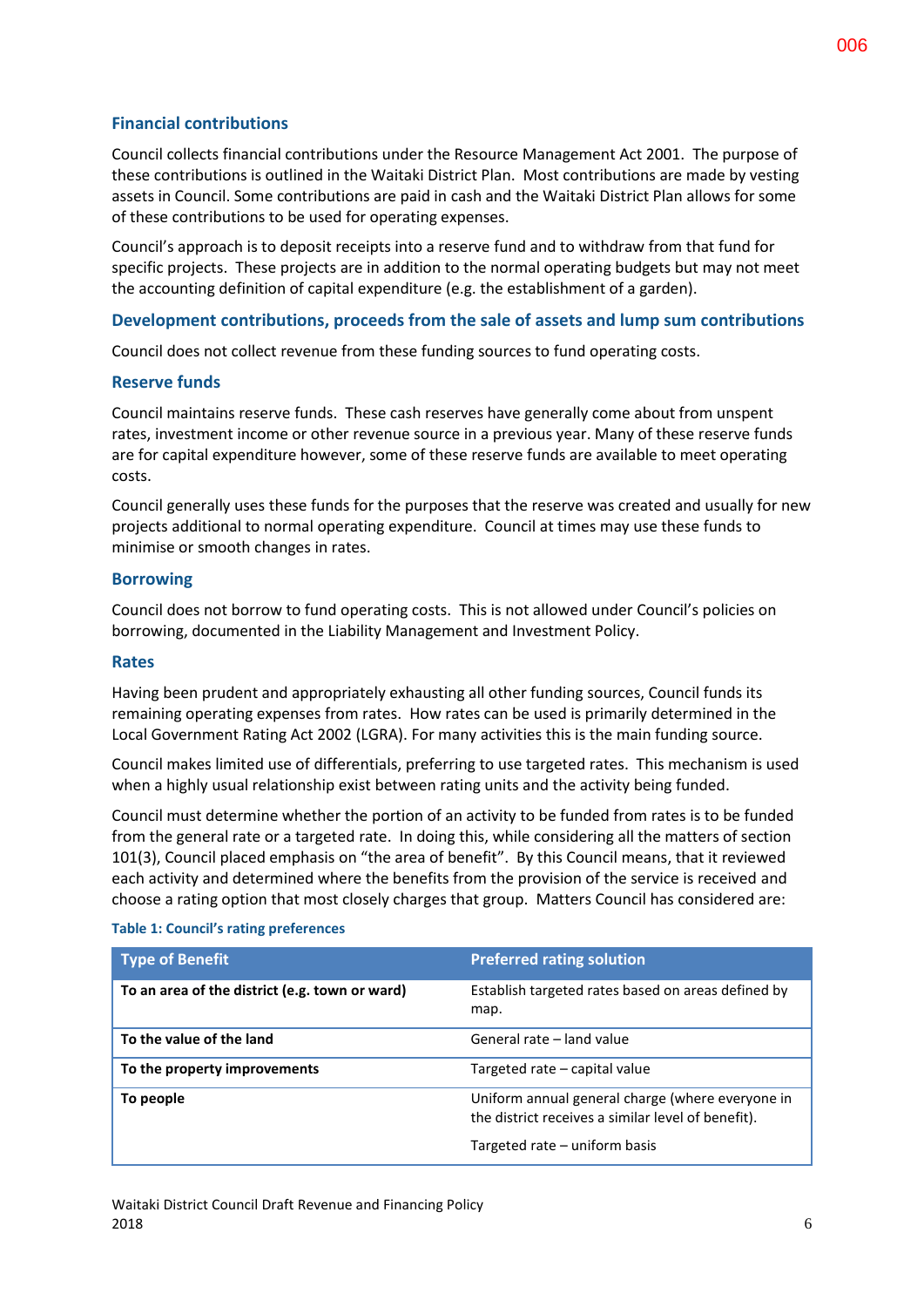Council has, when considering the requirements of section 101(3)(a), allocated the rate portion of an activity on the basis of whether the activity contributes more to the value the land, rather than the value of improvements or for the benefit people.

# **Summary of sources of funding for operating expenditure by activity**

Council has applied the above preferences for the use of the funding sources to each activity in its Funding Needs Analysis. The table describes the extent each funding source is used expressed in ranges. These ranges are expressed as a percentage of the cost of the activity. A key to interpret the graphics follows the table.

**Table 2: Summary of funding sources by activity**

| Activity                                              | User charges | other<br>ಷ<br>Grants, subsidies | Invest. Income | Financial Contributions | Development Contributions | Reserve Funds | Borrowing | General Rates | Targeted rates |
|-------------------------------------------------------|--------------|---------------------------------|----------------|-------------------------|---------------------------|---------------|-----------|---------------|----------------|
| <b>Animal Control</b>                                 | $\checkmark$ | $\times$                        | $\times$       | $\times$                | $\times$                  | $\times$      | $\times$  | $\times$      | $\times$       |
| <b>Parking Enforcement</b>                            | $\checkmark$ | X                               | $\times$       | X                       | $\times$                  | X             | X         | X             | X              |
| <b>Oamaru Harbour - Port Operations</b>               |              | X                               | $\times$       | $\times$                | $\times$                  | $\checkmark$  | $\times$  | $\checkmark$  | $\checkmark$   |
| <b>Community Housing</b>                              | ✓            | X                               | X              | X                       | $\times$                  | X             | X         | X             | $\checkmark$   |
| <b>Building Control</b>                               |              | $\times$                        | $\times$       | X                       | $\times$                  | $\times$      | X         | $\checkmark$  | X              |
| Waste Management - Residual Waste Disposal (current)  |              | X                               | $\times$       | $\times$                | $\times$                  | $\checkmark$  | X         | $\checkmark$  | $\times$       |
| Waste Management - Residual Waste Disposal (proposed) |              | X                               | X              | X                       | $\times$                  | $\checkmark$  | X         | $\checkmark$  | $\times$       |
| Waitaki Aquatic Centre                                |              | X                               | $\times$       | $\times$                | $\times$                  | X             | $\times$  | X             | $\checkmark$   |
| Cemeteries                                            |              | $\checkmark$                    | X              | $\times$                | $\times$                  | ✓             | $\times$  | $\checkmark$  | X              |
| Waitaki Lakes Camping Grounds (current)               |              |                                 | X              | X                       | $\times$                  | X             | X         | X             | $\checkmark$   |
| <b>Waitaki Lakes Camping Grounds (proposed)</b>       |              |                                 | X              | $\times$                | $\times$                  | $\times$      | X         | $\times$      | $\checkmark$   |
| <b>Environmental Health</b>                           |              | X                               | $\times$       | X                       | $\times$                  | X             | X         | $\checkmark$  | $\times$       |
| Liquor Licensing                                      |              | $\times$                        | X              | X                       | $\times$                  | X             | $\times$  | $\checkmark$  | X              |
| Oamaru Opera House                                    |              | $\checkmark$                    | X              | X                       | $\times$                  | X             | $\times$  | Х             | $\checkmark$   |
| <b>Resource Consent Processing</b>                    |              | X                               | X              | $\times$                | $\times$                  | $\times$      | $\times$  | $\checkmark$  | X              |
| Roads and Bridges (changes to targeted rates)         |              | $\checkmark$                    | $\times$       | X                       | $\times$                  | X             | $\times$  | X             | $\checkmark$   |
| Waste Management - Waste Minimisation                 |              | ✓                               | $\times$       | X                       | $\times$                  | X             | $\times$  | $\checkmark$  | X              |
| <b>Commercial Property</b>                            |              | Χ                               | $\checkmark$   | X                       | X                         | X             | X         | X             | X              |
| Forestry                                              |              | $\times$                        | ✓              | X                       | $\times$                  | X             | $\times$  | X             | X              |
| <b>Operational Property</b>                           |              | X                               | ✓              | X                       | $\times$                  | X             | $\times$  | X             | X              |
| Treasury                                              |              | $\checkmark$                    | ✓              | $\times$                | $\times$                  | $\checkmark$  | $\times$  | X             | X              |
| Oamaru Airport                                        |              | $\times$                        | V              | X                       | $\times$                  | $\checkmark$  | $\times$  | X             | X              |
| <b>Community Safety and Grants - Otago Museum</b>     |              |                                 | X              | X                       | X                         | X             | X         | $\checkmark$  | X              |
| <b>District Planning</b>                              |              | X                               | X              | X                       | $\times$                  | X             | X         | ✓             | X              |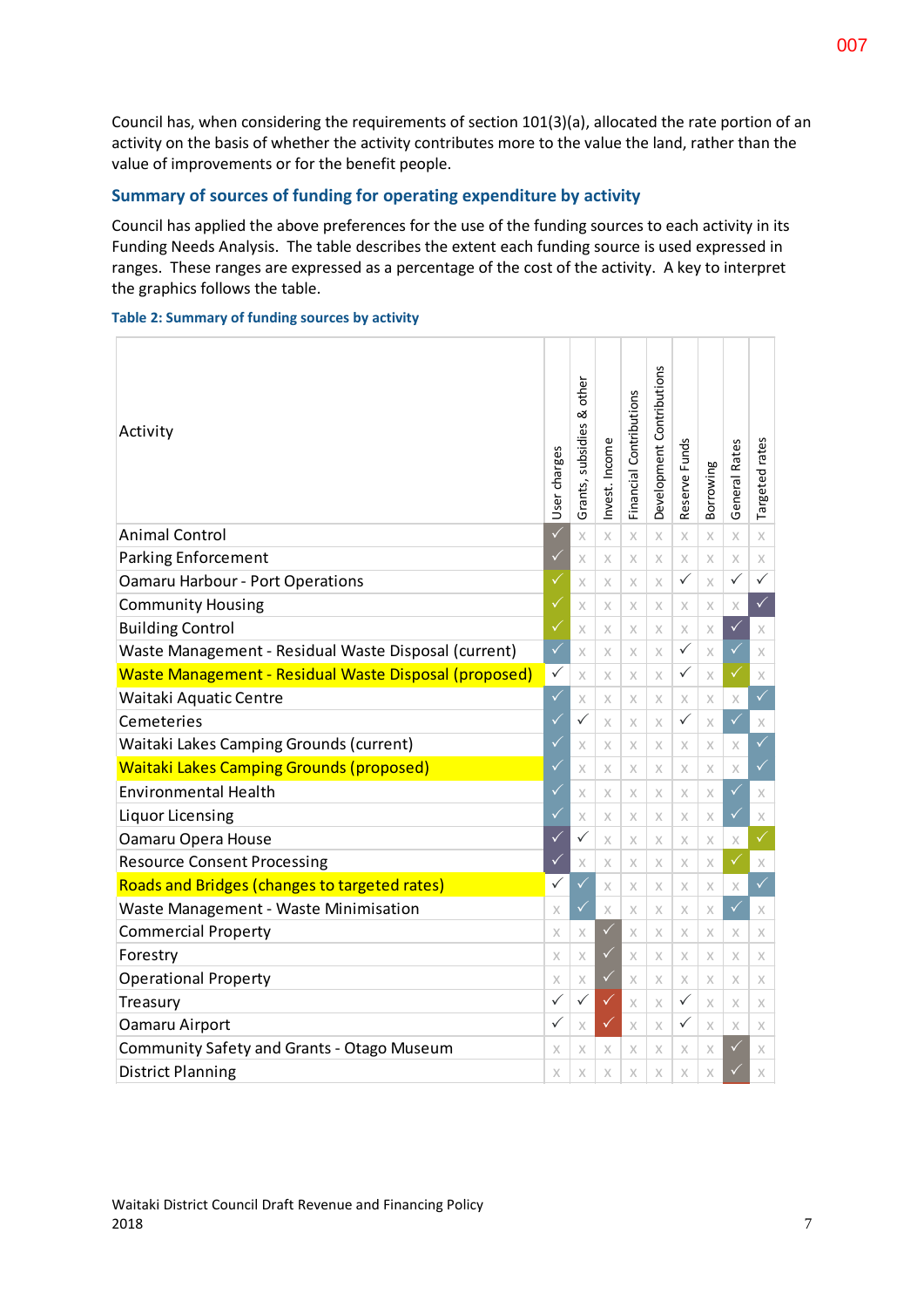| <b>Sports Grounds</b>                                    | ✓            | X            | X             | X        | X        | ✓                    | X        |              | X                        |
|----------------------------------------------------------|--------------|--------------|---------------|----------|----------|----------------------|----------|--------------|--------------------------|
| <b>Waste Management - Closed Landfills</b>               |              |              | X             | X        | $\times$ | $\checkmark$         | $\times$ | ✓            | $\times$                 |
| <b>Noxious Plants</b>                                    |              | $\checkmark$ | X             | X        | X        | X                    | X        | $\sqrt{}$    | $\chi$                   |
| <b>Environmental Monitoring and Hazardous Substances</b> | $\checkmark$ | $\times$     | X             | X        | X        | $\times$             | X        | ✓            | $\times$                 |
| <b>Public Toilets (current)</b>                          | X            | X            | X             | X        | X        | X                    | X        | ✓            | $\checkmark$             |
| <b>Public Toilets (proposed)</b>                         | $\times$     | $\checkmark$ | $\times$      | X        | X        | X                    | X        | ✓            | $\chi$                   |
| $\checkmark$<br>Community Safety and Grants - Other      |              |              |               | X        | X        | $\checkmark$         | X        | $\checkmark$ | $\checkmark$             |
| <b>Tourism Development and Visitor Services</b>          |              | $\times$     | X             | X        | $\times$ | $\checkmark$         | $\times$ | ✓            | $\checkmark$             |
| Council                                                  |              | $\checkmark$ | X             | X        | X        | $\checkmark$         | X        | ✓            | $\checkmark$             |
| <b>Economic Development</b>                              |              | X            | X             | X        | $\times$ | ✓                    | $\times$ |              | ✓                        |
| Civil Defence (current)                                  |              | $\times$     | X             | X        | X        | X                    | X        |              | $\checkmark$             |
| Civil Defence (proposed)                                 |              | $\times$     | X             | X        | X        | X                    | X        | $\checkmark$ | $\times$                 |
| <b>Community Planning and Consultation</b>               |              |              | X             | X        | X        | X                    | X        |              | $\checkmark$             |
| Cm'ty Safety & Grants - Waitaki Cm'ty Recreation Centre  |              | $\times$     | X             | X        | X        | X                    | X        | ✓            |                          |
| <b>Community Boards</b>                                  |              | X            | X             | X        | X        | X                    | X        | ✓            | $\checkmark$             |
| <b>Oamaru Harbour - Coastal Protection</b>               |              | X            | X             | X        | X        | X                    | $\times$ | X            | $\checkmark$             |
| Stormwater                                               |              | X            | X             | X        | X        | X                    | X        | X            | ✓                        |
| Town Centre Services - Township Works                    |              | X            | X             | X        | X        | X                    | X        | $\times$     | $\checkmark$             |
| <b>Town Centre Services - Christmas Decorations</b>      |              | X            | X             | X        | X        | X                    | X        | X            | $\sqrt{}$                |
| Rural Fire (to be removed)                               |              | $\star$      | $\frac{1}{2}$ | *        | *        | $\frac{1}{\sqrt{2}}$ | *        | *            | $\overline{\phantom{0}}$ |
| <b>Waihemo Service Centre</b>                            |              | X            | X             | Х        | X        | X                    | X        | X            | $\checkmark$             |
| Waitaki District Libraries (including Archives)          |              | $\checkmark$ | $\times$      | $\times$ | X        | $\checkmark$         | X        | $\times$     | ✓                        |
| <b>Water Supplies</b>                                    |              | X            | $\checkmark$  | X        | X        | X                    | X        | X            | ✓                        |
| <b>Oamaru Public Gardens</b>                             |              | $\times$     | X             | X        | X        | $\checkmark$         | X        | X            | $\checkmark$             |
| Reserves, Green Spaces and Playgrounds                   |              | X            | X             | X        | X        | ✓                    | X        | X            | $\checkmark$             |
| Forrester Gallery and North Otago Museum                 |              | $\checkmark$ | X             | X        | X        | X                    | X        | X            | ✓                        |
| <b>Public Halls and Community Centres</b>                | $\checkmark$ | X            | $\checkmark$  | X        | X        | $\checkmark$         | X        | X            | $\checkmark$             |
| <b>Waste Water</b>                                       | $\checkmark$ | $\checkmark$ | ✓             | X        | X        | X                    | X        | X            |                          |

#### Key

| <b>Range Name</b> | Range         | Key      |
|-------------------|---------------|----------|
| Unlikely          | O             | $\times$ |
| Minimal           | 0% -20%       |          |
| Low               | 20% -40%      |          |
| Moderate          | 40% - 60%     |          |
| High              | $60\% - 80\%$ |          |
| Most              | 80% - 100%    |          |
| All               | 100%          |          |

Council budgets will normally be set within these ranges. As these ranges are expressed as a percentage of the cost of the activity they may change over time because of changes in expenditure rather than changes in revenue. If budgets were marginally outside these ranges, it is unlikely that Council will consider that matter to have a high degree of significance and therefore warrant a consultation to change the Revenue and Financing Policy. It is also likely that actual funding sources will be different from budgeted funding sources.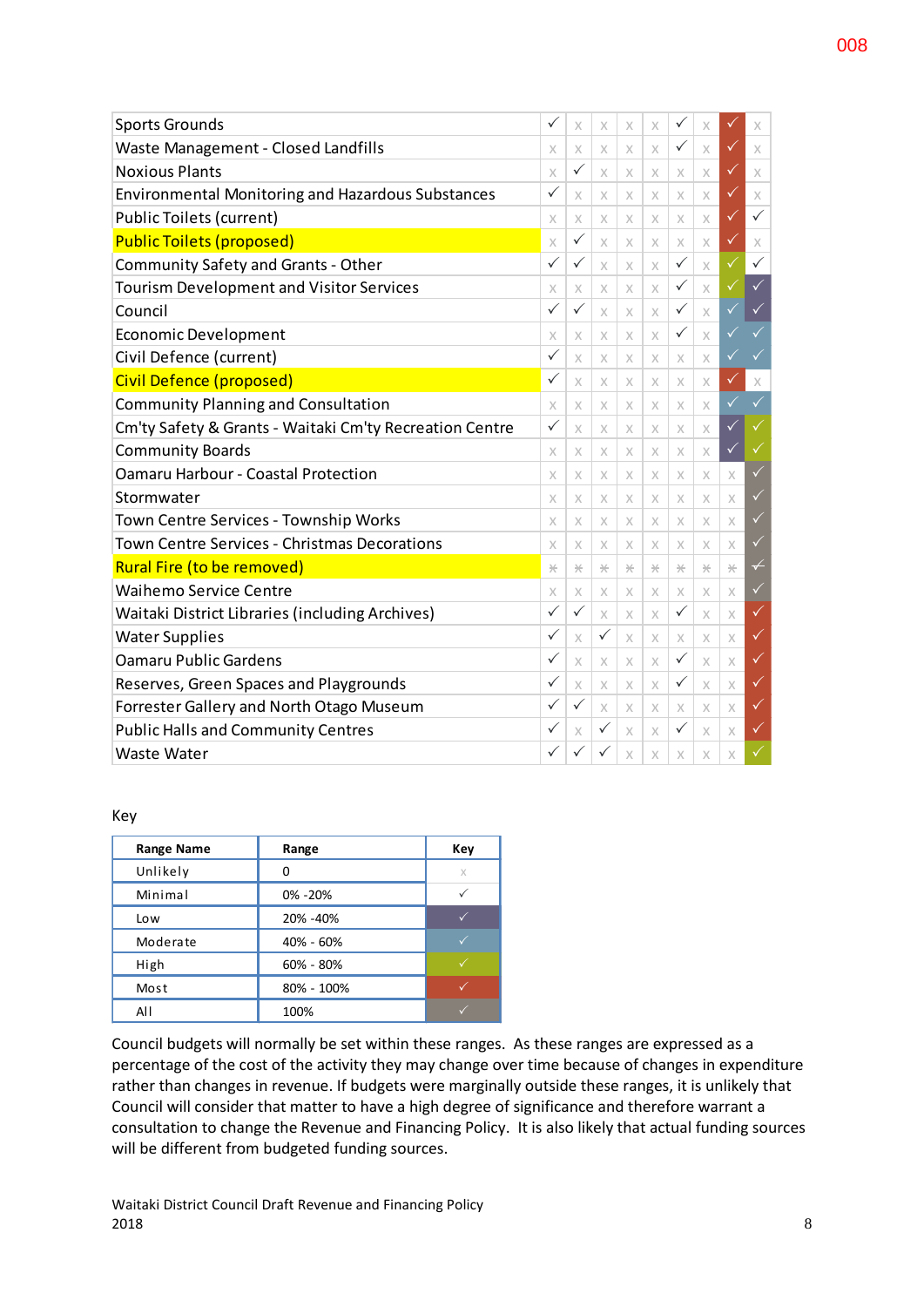Council will be consulting on a number of changes to the rate funding of some of the above activities. What is proposed has been assessed as having a minor impact on Councils overall funding mix. The activities under review include Waitaki Lakes Camping, Public Toilets, Roading differentials and Civil Defence. Rural Fire will be removed as it is no longer a Council responsibility. Details on the proposed changes will be available through Councils website.

# **FUNDING SOURCES FOR CAPITAL COSTS**

Capital costs are those costs associated with the purchase and improvement of assets and for the repayment of debt. The funding sources for capital costs include:

## **User charges**

User charges are generally not available for capital costs as individual user contributions are generally too large to be affordable. Borrowing and charging users annually for financing costs (interest and principal) via rates is often a more affordable method of charging user contributions.

Council does charge for capital works that are solely for private benefit (e.g. a network extension to a single dwelling) or where capital works are done outside of asset management plans at the request of individuals (e.g. a rural seal extension for dust suppression).

## **Grants, subsidies, and other income**

Council relies on a significant subsidy for capital works in its roads and bridges activity. Other activities are able to access grants and subsidies from time to time. Other income can be from many and varied sources and is unlikely to be predictable enough to budget for in advance. Other income used to fund capital expenditure could include bequests, insurance payouts, and legal settlements.

Grants, subsidies and other income are used wherever they are available.

#### **Development contributions**

Council collects development contributions to fund capital expenditure necessary to service growth over the long-term.

Council has a Development and Financial Contributions Policy. Most contributions receipted are transferred to reserve accounts or loan accounts<sup>3</sup>. The funds collected under this policy will be applied to the projects as identified by the policy. Projects identified in the policy may be either completed projects (with debt yet to be repaid from future development contributions) or future projects planned to be undertaken.

Note that, in addition to the requirements of sections 101(3) and 103 the Development and Financial Contributions Policy additionally describes funding matters further as stipulated by section 106(2)(c).

#### **Financial contributions**

1

Council collects financial contributions under the Resource Management Act 2001. The purpose of these contributions is outlined in the Waitaki District Plan. Most contributions are received as revenue by the vesting of assets in Council; some contributions (reserve contributions) are paid to Council.

Council's approach is to deposit receipts into a reserve fund and to draw funds from that account for specific projects that meet the purpose for which the funds were collected.

Waitaki District Council Draft Revenue and Financing Policy  $2018$  9 <sup>3</sup> Many growth developments are undertaken in anticipation of growth. The growth portion of the project is funded from borrowing. When this occurs and the development contribution receipts are used to repay the debt.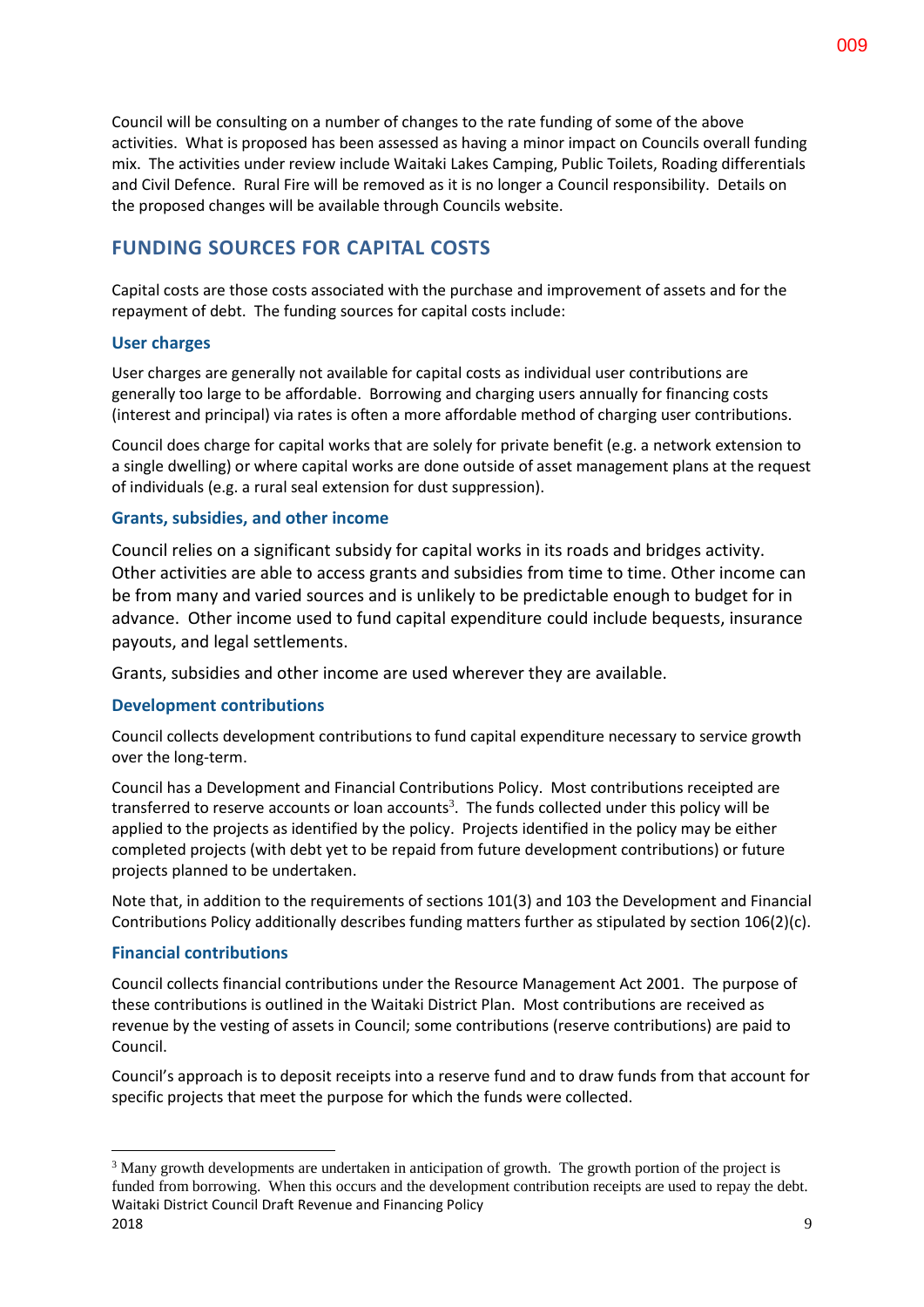## **Proceeds from the sale of assets**

From time to time Council disposes of assets. Many of these are low value items and the revenue is received by the activity that owns the assets.

Council's property activity holds some higher value assets that are intended for sale. Unrestricted proceeds from the sale of these assets will be used to repay debt held by the property activity, unless resolved otherwise by Council. Restricted revenues will be place in a reserve fund and used for the purpose required by the document that imposes the restriction (e.g. endowments).

#### **Reserve funds**

Council maintains various reserve funds for capital projects and will approve the use of the funds when a project meets the specific criteria of the reserve. Theses reserve funds may include bequests, depreciation or asset renewal reserves, financial contribution reserves, and development contribution reserves.

## **Borrowing**

For larger capital projects that provide a long-term benefit to the community, Council may determine that borrowing the funds is an appropriate method of allocating the costs of a project over time to users.

Borrowing, both the capital (principal) and interest components, is generally repaid by future rates. Council may resolve to capitalise interest repayments on some debt, where it considers it most likely (prudent) that another funding source (e.g. property sales or development contributions) will be able to repay the accumulating debt.

Where it is not practical to obtain third party revenue and where reserve funds haven't previously been set aside, Council prefers borrowing as a funding source. Borrowing spreads the cost of the project over a longer period, smoothing changes in rates and contributing to help achieve intergenerational equity.

#### **Lump sum contributions**

Council has the option when undertaking a major project to seek lump sum contributions to the capital cost of the project from those who are identified in the projects "capital project funding plan"<sup>4</sup> . Lump sum contributions are provided for in the Local Government (Rating) Act 2002 and have stringent requirements placed on how they are used. Where a lump sum payment option is proposed ratepayers choose to participate or not. Council has previously used these provisions and may do so in the future.

For major projects, Council will consider requiring funding from borrowing and whether it wishes to seek lump sum contributions.

#### **Rates**

1

Rates are used firstly to fund day to day expenses, including depreciation and borrowing interest costs. A portion of rates funds the capital (principal) repayments of debt, generally using table loan calculations. Rates will be used to fund some small items of capital expenditure. Rates are not a practicable method to fund large projects in the year of expenditure.

Council will fund in advance some capital projects that will maintain service levels by collecting rates for depreciation (an operating expense). These funds are placed in depreciation or asset renewal reserve funds until they are required.

<sup>4</sup> Local Government (Rating) Act 2002 - s.117A

Waitaki District Council Draft Revenue and Financing Policy  $2018$  and  $10$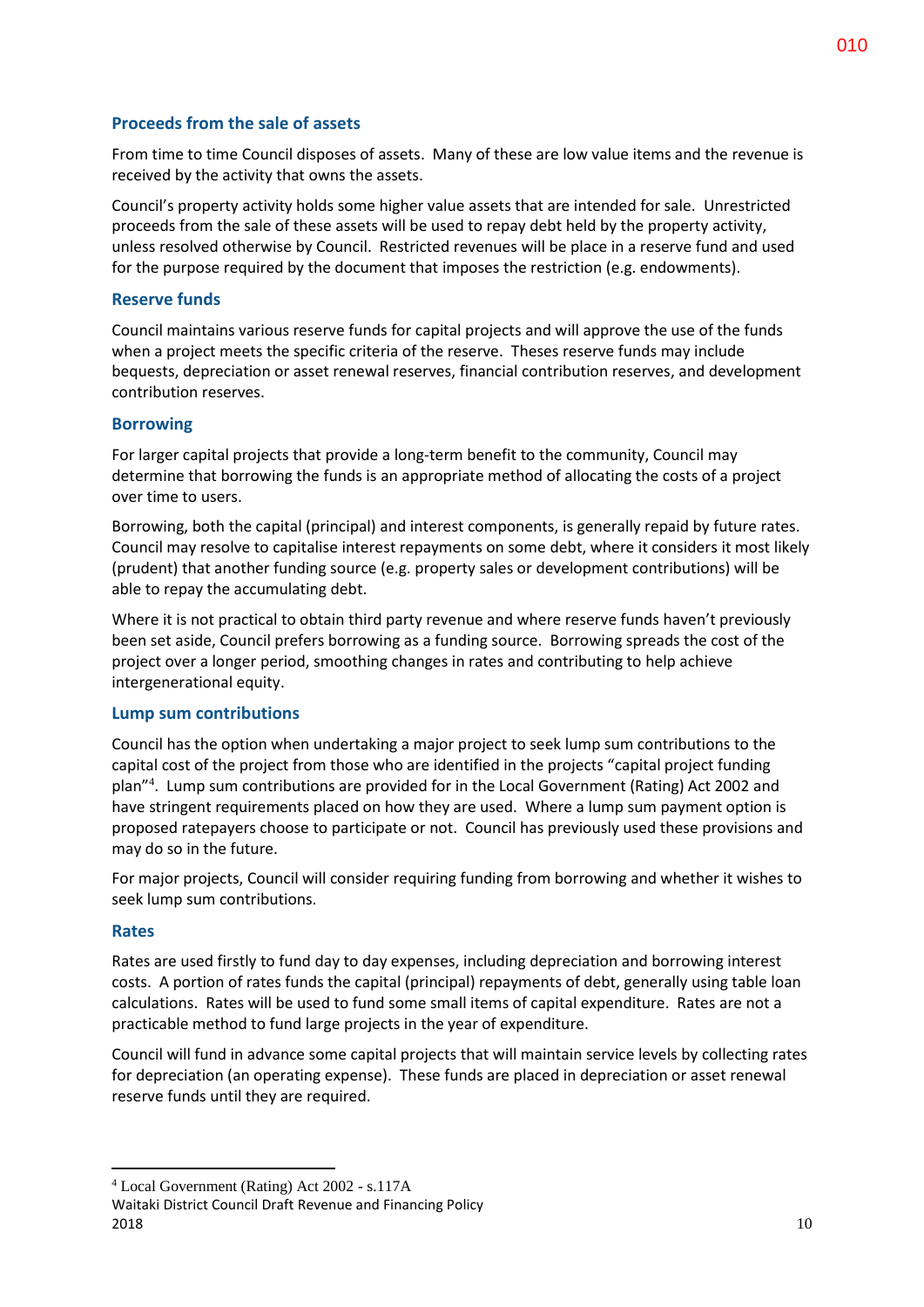# **Analysis for capital expenditure by activity**

Council has applied the above preferences for the use of the funding sources for capital to each activity in its Funding Needs Analysis. Council will fund capital costs on the same basis as determined by the operating costs funding policy, unless Council resolves otherwise. It is not practicable to determine a funding policy for an unknown future project at this time.

Council uses the following guidelines when considering the funding of capital projects:

- All projects are first funded from grants, subsidy or other income.
- Renewal projects that maintain service levels are then funded from reserves set aside for this purpose.
- Growth projects for network infrastructure that are required to meet increased demand are funded from development contributions.
- Other reserve funds (e.g. financial contributions) are considered.
- Lump sum rating options are considered.
- Capital projects that have exhausted previous funding sources or are for new or increased service levels or for growth in non-network infrastructure are then funded from borrowing.

A single project may have a mix of each of these funding options.

Generally it is not practical to create separate funding policies for each and every capital project. Council will only do this when a project is particularly large, affects a particular group or does not fit with an existing funding policy or activity. Whenever Council resolves to consider a separate funding policy it will consider the sources of funds above, the Revenue and Financing Policy and complete a section 101(3) assessment to determine an appropriate funding policy for the project. Generally Council will resolve the funding policy at the time the project is proposed in an Annual Plan or Longterm Plan.

# **RATES**

# **General rates**

The general rate is allocated to properties based on the value of that property. Council has chosen to use land value as the basis by which to calculate the amount of rates to allocate to each property. Council has chosen to have an undifferentiated general rate (i.e. every fully rateable property pays the same rate in the dollar). In considering the area of benefit approach Council has allocated the cost of activities to the general where Council has determined there is a primary benefit to the use or value of the land.

Council has determined in its Funding Needs Analysis that all or part of the following activities should be funded from the general rate:

- Council
- **•** Community Boards
- Community planning and accountability
- Resource consent processing
- District planning
- Health licensing
- Environmental monitoring and hazardous substances
- Forestry
- Community safety and grants
- Sports grounds
- Otago museum grant
- Oamaru harbour port operations
- Waitaki community recreation centre
- Economic development
- Waitaki lakes camping
- Operational property
- Noxious plants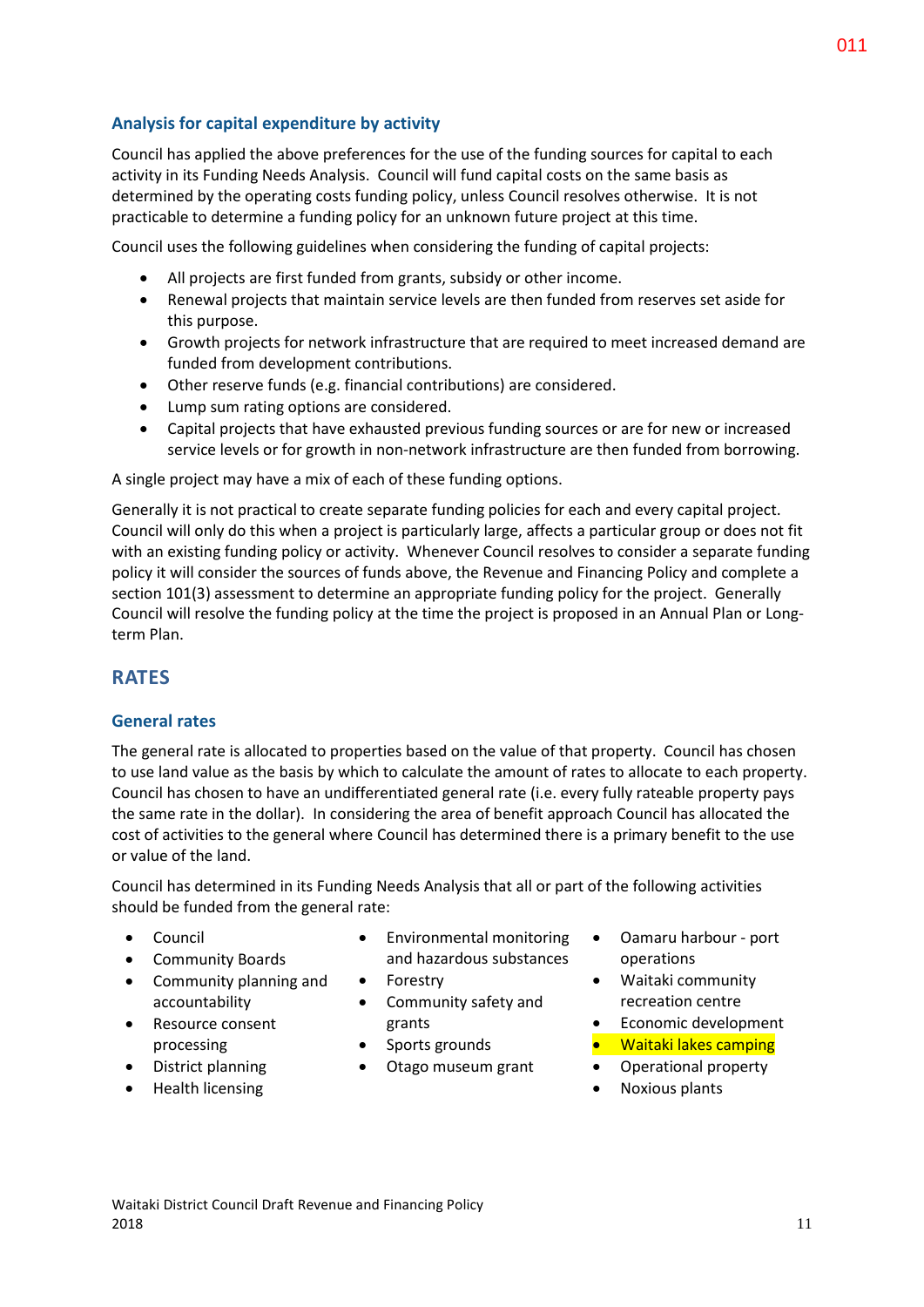The uniform annual general charge is allocated to each separately used or uninhabited part of a rating unit<sup>5</sup>. The uniform annual general charge is used to fund activities where Council has determined that the primary benefit is to people and that all people in the district receive a similar benefit.

Council has determined in its Funding Needs Analysis that all or part of the following activities should be funded from the uniform annual general rate:

Council

- Waste management • Closed landfills
- Building control
- Environmental health Liquor licensing
- Cemeteries
- Otago museum grant
- Tourism development and visitor services
- Community development and grants
- Sports grounds
- Public toilets
- Community planning and consultation
- Civil defence

# **Targeted rates**

Owing to the widespread nature of the district, distance from services and variability of services, Council has developed a rating system with a strong emphasis on the use of targeted rates.

Council views the use of targeted rates as creating a much more transparent and equitable allocation of the cost of services.

Council has determined in its Funding Needs Analysis that all or part of the following activities should be funded from the targeted rates:

- Council
- Community Boards
- Roads and bridges\*
- Town centre services township works
- Tourism development and visitor services
- Oamaru harbour coastal protection
- Oamaru harbour port operations
- Community housing
- Public halls and community centres
- Waitaki lakes camping\* Rural fire
- Water supplies
- Waste water
- Stormwater
- North Otago museum
- Forrester gallery
- Waitaki district libraries\*
- Oamaru public gardens
	- Public toilets
- Reserves, greenspaces and playgrounds
- Christmas decorations
- Waitaki aquatic centre
- Waitaki community recreation centre
- Oamaru opera house
- Civil defence
- Community planning and consultation
- Economic development
- Waihemo service centre
- Parking enforcement
- \* It is proposed to change the mix of targeted rates used to fund for these activities. For details see the Draft Rating Policy.

 $\frac{1}{2}$  It is proposed to cease using targeted rates to fund these activities.

In funding the above activities from targeted rates Council uses the following types of targeted rates. More information on the calculation of each rate, including the percentage of the rate requirement of an activity to be collected for each rate, and the rating area maps, can be found in the Rating Policy.

# **Table 1: Targeted rate types**

Waitaki District Council Draft Revenue and Financing Policy the Funding Impact Statement in each Long-term Plan and Annual Plan.

<sup>&</sup>lt;u>.</u> <sup>5</sup> Separately used or inhabited part of a rating unit – is a factor listed in the Local Government (Rating) Act 2002 - Schedule 2, which Council may use for the charging of rates. Each council is required to define this term in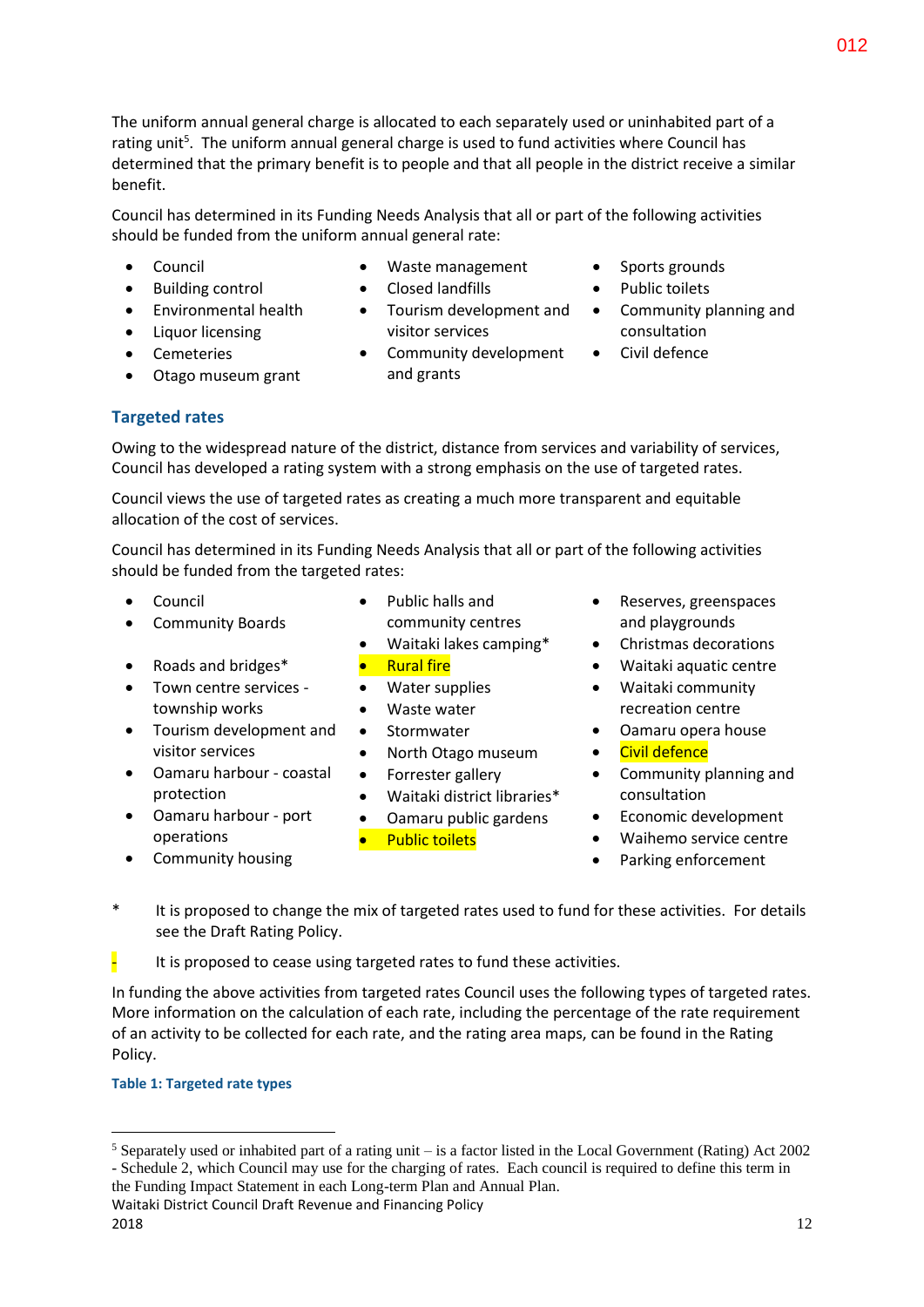| <b>Name</b>                                         | <b>Activities funded</b>                                                                                                                                               | <b>Basis for Rate</b>                                                                                                                                                                                         |
|-----------------------------------------------------|------------------------------------------------------------------------------------------------------------------------------------------------------------------------|---------------------------------------------------------------------------------------------------------------------------------------------------------------------------------------------------------------|
| <b>District services</b><br>rate                    | Activities that Council considers to benefit<br>every property in the district.                                                                                        | Capital value across whole<br>district.                                                                                                                                                                       |
| <b>Ward services</b><br>rate                        | Activities that Council considers to benefit<br>a ward.                                                                                                                | Capital value across each ward.                                                                                                                                                                               |
| <b>Ward services</b><br>charge                      | Activities that Council considers to benefit<br>a ward.                                                                                                                | Uniform charge across each ward<br>to every separately used or<br>inhabited part of a rating unit.                                                                                                            |
| Community<br><b>Board rate</b>                      | Activities that Council considers are<br>directed by the community within a ward's<br>choice to have a community board.                                                | Land value across each ward with<br>a community board.                                                                                                                                                        |
| <b>Oamaru</b><br>business area<br>rate              | Activities that Council considers to benefit<br>the business area.                                                                                                     | Capital value set differentially<br>based on use and location of the<br>rating unit.                                                                                                                          |
| Oamaru urban<br>area rate                           | Activities that Council considers to benefit<br>the Oamaru urban area.                                                                                                 | Uniform charge across the<br>Oamaru urban area to every<br>separately used or inhabited part<br>of a rating unit.                                                                                             |
| Loan rates                                          | For reasons of public safety or due to<br>private benefit Council may agree to fund<br>the private benefit of works by specific<br>local rates on targeted properties. | Uniform charge to each identified<br>rating unit.                                                                                                                                                             |
| <b>Roading and</b><br><b>Civil Defence</b><br>Rate* | To fund roads and bridges and civil defence<br>activities.                                                                                                             | Capital value rate across the<br>district set differentially. There<br>are 3 differentials based on use;<br>hydroelectric power generation<br>installations, mining and mineral<br>extraction and other uses. |
|                                                     |                                                                                                                                                                        | It is proposed to change this to 4<br>differentials with a Forestry<br>category to be added.                                                                                                                  |
|                                                     |                                                                                                                                                                        | It is proposed to stop using and<br>remove this as a funding source<br>for Civil Defence                                                                                                                      |
| Lakes camping<br>rate*                              | To fund the rates portion of the Waitaki<br>lakes camping activity.                                                                                                    | Land value rate across the district<br>set differentially. There are 2<br>differentials based on use;<br>hydroelectric power generation<br>installations, other uses.                                         |
|                                                     |                                                                                                                                                                        | It is proposed to stop using and<br>remove this as a funding source<br>for Lakes Camping                                                                                                                      |
| <b>Local amenity</b><br>rate                        | To fund those activities that provide local<br>amenity to townships.                                                                                                   | Land value rate across each<br>property within a town area.                                                                                                                                                   |